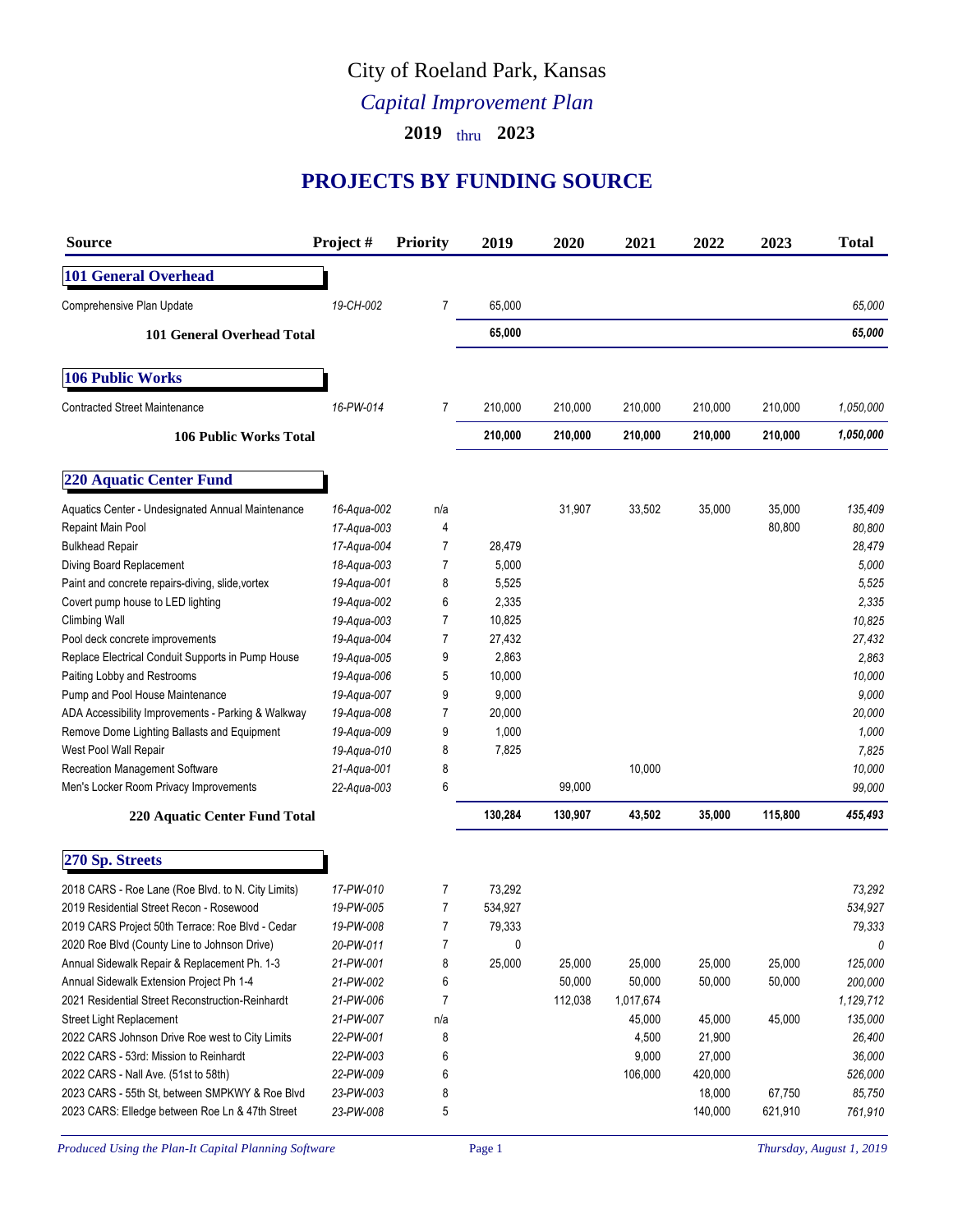| <b>Source</b>                                                                                       | Project#               | <b>Priority</b> | 2019    | 2020    | 2021      | 2022    | 2023             | <b>Total</b>     |
|-----------------------------------------------------------------------------------------------------|------------------------|-----------------|---------|---------|-----------|---------|------------------|------------------|
| 2023 Residential Street Recon - Canterbury Street<br>2024 CARS - Mission Rd. (47th St. to 53rd St.) | 23-PW-015<br>24-PW-004 | 6<br>6          |         |         |           | 100,000 | 895,186<br>9,500 | 995,186<br>9,500 |
| 270 Sp. Streets Total                                                                               |                        |                 | 712,552 | 187,038 | 1,257,174 | 846,900 | 1,714,346        | 4,718,010        |
| <b>290 Community Center</b>                                                                         |                        |                 |         |         |           |         |                  |                  |
| Replace all T-12 Light Fixtures with LEDs                                                           | 17-CCtr-003            | 6               | 20,000  | 10,000  | 10,000    |         |                  | 40,000           |
| Room 3 Air Handler/Furnace - 3 ton                                                                  | 18-CCtr-002            | 7               | 3,000   |         |           |         |                  | 3,000            |
| Room 3 Condenser Unit                                                                               | 18-CCtr-003            | 7               | 3,200   |         |           |         |                  | 3,200            |
| West Hallway Air Handler                                                                            | 18-CCtr-004            | 7               | 5,000   |         |           |         |                  | 5,000            |
| Strength Training Condenser Unit - 3 Ton                                                            | 18-CCtr-005            | 6               | 3,200   |         |           |         |                  | 3,200            |
| Repair Floor in Neighbors Place Room                                                                | 19-CCtr-001            | 6               | 4,000   |         |           |         |                  | 4,000            |
| Repair Floor - Main Hallway                                                                         | 19-CCtr-002            | 6               | 4,000   |         |           |         |                  | 4,000            |
| Room 6 Condenser Unit - 4 Ton                                                                       | 19-CCtr-003            | 6               |         | 4,500   |           |         |                  | 4,500            |
| Room 6 - Flooring replacement                                                                       | 19-CCtr-004            | 7               | 10,000  |         |           |         |                  | 10,000           |
| Round Table Replacement                                                                             | 19-CCtr-006            | n/a             | 3,000   |         |           |         |                  | 3,000            |
| Gazebo Roof                                                                                         | 20-CCtr-001            | 5               |         | 3,000   |           |         |                  | 3,000            |
| East Hallway Air Handler                                                                            | 20-CCtr-003            | 5               | 5,000   |         |           |         |                  | 5,000            |
| CC - Parking Lot Resurfacing, Restriping                                                            | 20-CCtr-004            | 8               |         | 182,000 |           |         |                  | 182,000          |
| <b>Community Center Drainage Improvements</b>                                                       | 20-CCtr-005            | 7               |         | 158,000 |           |         |                  | 158,000          |
| Chair and Chair Rack Replacement                                                                    | 20-CCtr-006            | n/a             |         | 6,500   |           |         |                  | 6,500            |
| Drinking Fountain Waste Vent Line Repair                                                            | 21-CCtr-001            | 5               |         |         | 2,000     |         |                  | 2,000            |
| Replace 8-foot rectangle tables                                                                     | 21-CCtr-003            | n/a             |         |         | 10,000    |         |                  | 10,000           |
| Roof Vent Fan                                                                                       | 22-CCtr-002            | 5               |         |         |           | 2,000   |                  | 2,000            |
| West Hallway Condenser Unit - 7.5 Ton                                                               | 24-CCtr-001            | 5               | 8,000   |         |           |         |                  | 8,000            |
| East Hallway Condenser Unit - 5 Ton                                                                 | 33-CCtr-001            | 5               | 7,000   |         |           |         |                  | 7,000            |
| <b>290 Community Center Total</b>                                                                   |                        |                 | 75,400  | 364,000 | 22,000    | 2,000   |                  | 463,400          |
| <b>300 Special Infrastructure</b>                                                                   |                        |                 |         |         |           |         |                  |                  |
| Park Maintenance/Improvements                                                                       | 16-Park-001            | 7               | 20,000  | 21,000  | 22,000    | 23,000  | 24,000           | 110,000          |
| In-House and Contract Street Maintenance                                                            | 16-PW-013              | 7               | 160,000 | 160,000 | 160,000   | 160,000 | 160,000          | 800,000          |
| Stormwater: Network Inspection/Condition Rating                                                     | 17-PW-002              | 7               | 20,000  | 20,000  | 20,000    |         |                  | 60,000           |
| Shade Structures for City Parks                                                                     | 18-Park-001            | 7               | 42,189  |         |           |         |                  | 42,189           |
| Roe House Play Structure                                                                            | 19-Park-002            | 3               | 10,000  |         |           |         |                  | 10,000           |
| Nall Park Benches, tables and receptacles                                                           | 19-Park-003            | 7               | 34,000  |         |           |         |                  | 34,000           |
| 2019 CDBG El Monte Mill and Overlay                                                                 | 19-PW-004              | 6               | 30,000  |         |           |         |                  | 30,000           |
| Bike Lane Striping - 47th St. Mission to Fontana                                                    | 19-PW-007              | 4               | 0       |         |           |         |                  | 0                |
| <b>RPAC</b> Improvements                                                                            | 20-Aqua-001            | 7               | 100,000 |         | 377,496   |         |                  | 477,496          |
| R Park Development Plan Phase 1                                                                     | 20-Park-003            | 6               | 118,504 |         |           |         |                  | 118,504          |
| 2020 Stormwater Maintenance - 57th & Roeland Dr                                                     | 20-PW-007              | 6               | 30,000  | 220,000 |           |         |                  | 250,000          |
| Pavement Evaluation of Street Network                                                               | 20-PW-020              | 5               |         |         | 10,000    |         |                  | 10,000           |
| Disc Golf Course (short 9 basket course)                                                            | 21-Park-001            | 4               |         |         | 13,500    |         |                  | 13,500           |
| R Park Traffic Garden - Alternate                                                                   | 21-Park-002            | 3               |         |         | 77,250    |         |                  | 77,250           |
| R Park Development Plan Phase 2                                                                     | 23-Park-002            | 5               |         | 48,100  | 432,910   |         |                  | 481,010          |
| R Park Development Plan Phase 3                                                                     | 25-Park-004            | 6               |         |         |           | 282,450 |                  | 282,450          |
| 300 Special Infrastructure Total                                                                    |                        |                 | 564,693 | 469,100 | 1,113,156 | 465,450 | 184,000          | 2,796,399        |
| <b>360 Equipment Reserve</b>                                                                        |                        |                 |         |         |           |         |                  |                  |
| Aquatics Center - Undesignated Annual Maintenance                                                   | 16-Aqua-002            | n/a             | 0       |         |           |         |                  | 0                |
| <b>Body Cameras</b>                                                                                 | 16-Pol-004             | n/a             | 1,000   | 1,000   | 1,000     | 1,000   | 1,000            | 5,000            |
| Guns                                                                                                | 16-Pol-006             | n/a             |         |         |           |         | 5,000            | 5,000            |
| Radar                                                                                               | 16-Pol-007             | n/a             |         | 5,000   |           | 5,000   |                  | 10,000           |
|                                                                                                     |                        |                 |         |         |           |         |                  |                  |

*Produced Using the Plan-It Capital Planning Software* Page 2 *Page 2 Thursday, August 1, 2019*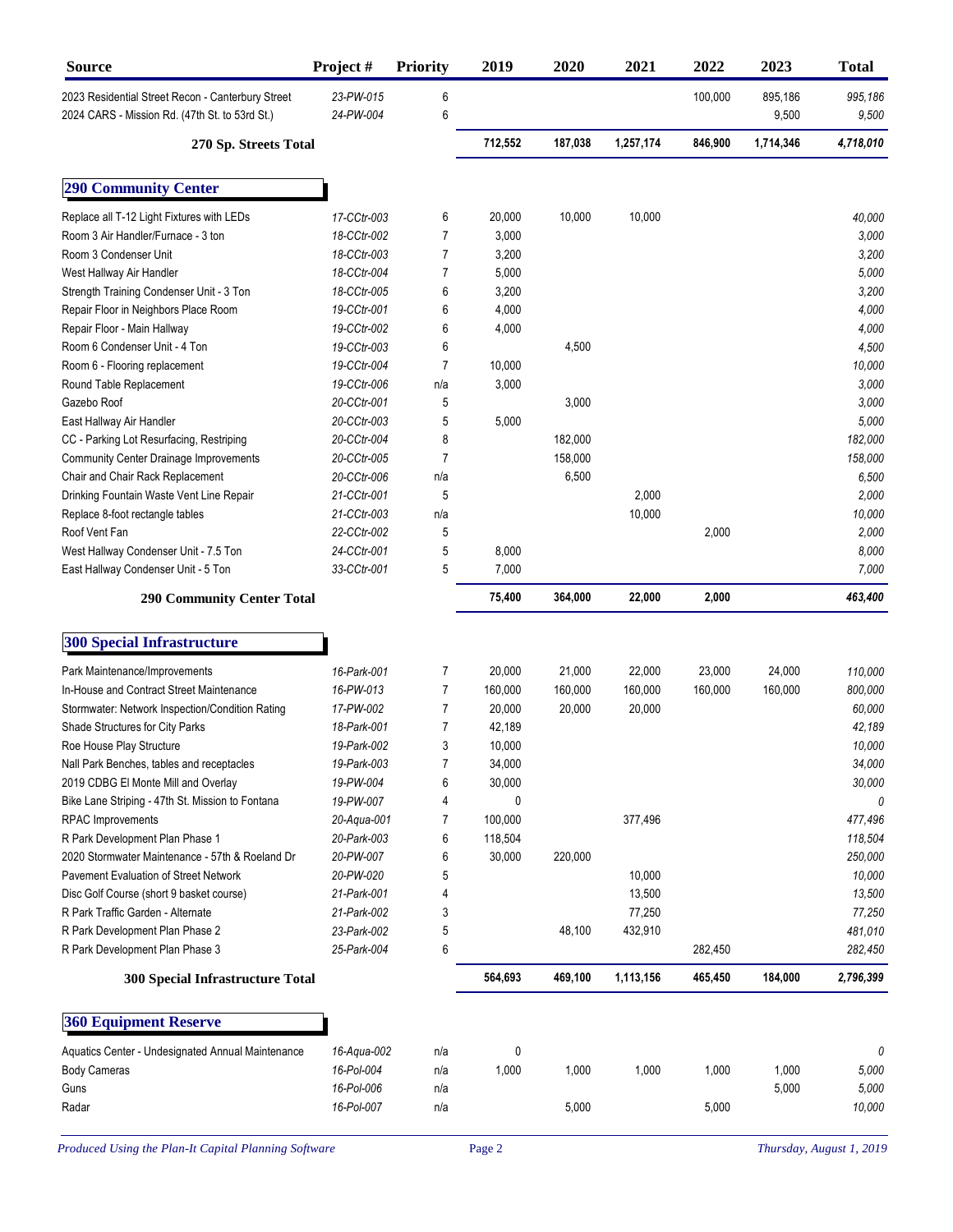| <b>Source</b>                                     | Project#    | <b>Priority</b> | 2019    | 2020      | 2021    | 2022    | 2023    | <b>Total</b> |
|---------------------------------------------------|-------------|-----------------|---------|-----------|---------|---------|---------|--------------|
| Wayfinding Signs for RP (3 yr program)            | 17-PW-001   | n/a             | 12,500  | 12,500    |         |         |         | 25,000       |
| <b>AED Replacement</b>                            | 18-Pol-001  | n/a             |         |           |         |         | 8,500   | 8,500        |
| Police IT Equipment/Computers                     | 18-Pol-003  | n/a             | 6,120   | 6,242     | 6,367   | 6,495   | 6,624   | 31,848       |
| Radio Replacement                                 | 18-Pol-004  | n/a             | 5,000   |           | 100,000 |         |         | 105,000      |
| City Hall Hot Water Heater                        | 19-CH-001   | 5               |         |           |         |         | 1,000   | 1,000        |
| City Hall Computer Networking (routers)           | 19-CH-003   | 7               | 8,000   |           |         |         |         | 8,000        |
| City Hall Computer Replacement                    | 19-CH-004   | 6               | 3,200   | 800       | 800     | 2,400   | 3,200   | 10,400       |
| Chair Rail - Large Meeting Room                   | 19-CH-005   | 6               | 1,000   |           |         |         |         | 1,000        |
| City Hall Office Furniture Replacement            | 19-CH-006   | 6               | 2,500   | 2,850     |         |         |         | 5,350        |
| <b>Upgrade Building Automation System</b>         | 19-CH-007   | 7               | 16,000  |           |         |         |         | 16,000       |
| Historical Markers/Interpretive Signage           | 19-Park-001 | 5               | 30,000  |           |         |         |         | 30,000       |
| Police In-Car Computers                           | 19-Pol-001  | n/a             | 12,000  | 12,000    |         | 4,000   |         | 28,000       |
| <b>Tasers</b>                                     | 19-Pol-002  | n/a             | 7,200   |           |         |         |         | 7,200        |
| Vehicle Emergency Equipment                       | 19-Pol-003  | n/a             | 4,000   |           |         | 8,000   |         | 12,000       |
| Harley Davidson Patrol Motorcycle                 | 19-Pol-004  | n/a             | 30,000  |           |         |         |         | 30,000       |
| Police Bicycles                                   | 19-Pol-006  | 5               |         | 4,000     |         |         |         | 4,000        |
| Paint Striping Machine                            | 19-PW-006   | n/a             | 5,200   |           |         |         |         | 5,200        |
| #106 - 2007 F350 OneTon Flatbed Truck Replacement | 21-PW-003   | n/a             |         |           | 45,000  |         |         | 45,000       |
| #413 - 2007 Western Snow Plow                     | 21-PW-004   | n/a             |         |           | 8,000   |         |         | 8,000        |
| #409 - Vbox Spreader Replacement                  | 21-PW-005   | n/a             |         |           | 8,000   |         |         | 8,000        |
| <b>Building Inspection Vehicle</b>                | 22-NS-001   | n/a             |         |           |         | 26,000  |         | 26,000       |
| Police: Ford Fusion - Travel - Special use.       | 22-Pol-001  | n/a             |         |           |         | 26,000  |         | 26,000       |
| Police Detective Vehicle - Ford Taurus            | 22-Pol-002  | n/a             |         |           |         | 26,000  |         | 26,000       |
| Police In-Car Video                               | 22-Pol-003  | n/a             | 5,000   |           |         | 25,000  |         | 30,000       |
| Police Vehicle: Ford Explorer with Equipment      | 23-Pol-004  | n/a             |         |           |         |         | 25,000  | 25,000       |
| #203 - 2003 Skidsteer Case 85XT                   | 23-PW-005   | n/a             |         |           |         |         | 55,000  | 55,000       |
| #301 - 2013 Grasshopper Mower                     | 23-PW-006   | 5               |         |           |         |         | 15,000  | 15,000       |
| #417 - 2002 Coleman Tiller Attachment             | 23-PW-009   | n/a             |         |           |         |         | 5,000   | 5,000        |
| #418 - 2003 Grapple Bucket Attachment             | 23-PW-010   | n/a             |         |           | 3,000   |         |         | 3,000        |
| #419 - 2007 Water Buffalo On Trailer              | 23-PW-011   | n/a             | 6,500   |           |         |         |         | 6,500        |
| <b>360 Equipment Reserve Total</b>                |             |                 | 155,220 | 44,392    | 172,167 | 129,895 | 125,324 | 626,998      |
|                                                   |             |                 |         |           |         |         |         |              |
| <b>370 TIF 1</b>                                  |             |                 |         |           |         |         |         |              |
| 2019 CARS Project 50th Terrace: Roe Blvd - Cedar  | 19-PW-008   | 7               | 18,043  |           |         |         |         | 18,043       |
| 2020 Roe Blvd (County Line to Johnson Drive)      | 20-PW-011   |                 | 519,234 | 1,849,192 |         |         |         | 2,368,426    |
| 370 TIF 1 Total                                   |             |                 | 537,277 | 1,849,192 |         |         |         | 2,386,469    |
|                                                   |             |                 |         |           |         |         |         |              |
| 450 TIF 2                                         |             |                 |         |           |         |         |         |              |
| City Hall - ADA Restroom Improvements             | 20-CH-002   | 7               |         |           | 65,100  |         |         | 65,100       |
| City Hall - ADA 3rd floor Improvements            | 20-CH-003   | 6               |         | 14,040    |         |         |         | 14,040       |
| City Hall - ADA First Floor Police Improvements   | 20-CH-004   | 7               |         | 8,800     |         |         |         | 8,800        |
| 2020 Roe Blvd (County Line to Johnson Drive)      | 20-PW-011   | 7               | 76,187  |           |         |         |         | 76,187       |
| City Hall - Roof Replacement                      | 21-CH-001   | 6               |         |           | 50,000  |         |         | 50,000       |
| <b>City Hall Exterior Lighting</b>                | 21-CH-002   | 5               |         |           | 7,000   |         |         | 7,000        |
| City Hall Parking Lot Resurfacing                 | 22-CH-001   | 6               |         | 40,000    |         |         |         | 40,000       |
| 450 TIF 2 Total                                   |             |                 | 76,187  | 62,840    | 122,100 |         |         | 261,127      |
| <b>Bonds</b>                                      |             |                 |         |           |         |         |         |              |
| <b>RPAC</b> Improvements                          | 20-Aqua-001 | 7               |         | 795,000   | 367,504 |         |         | 1.162,504    |
| R Park Development Plan Phase 1                   | 20-Park-003 | 6               |         | 837,496   |         |         |         | 837,496      |
|                                                   |             |                 |         |           |         |         |         |              |

Produced Using the Plan-It Capital Planning Software Page 3 Page 3 *Thursday, August 1, 2019*